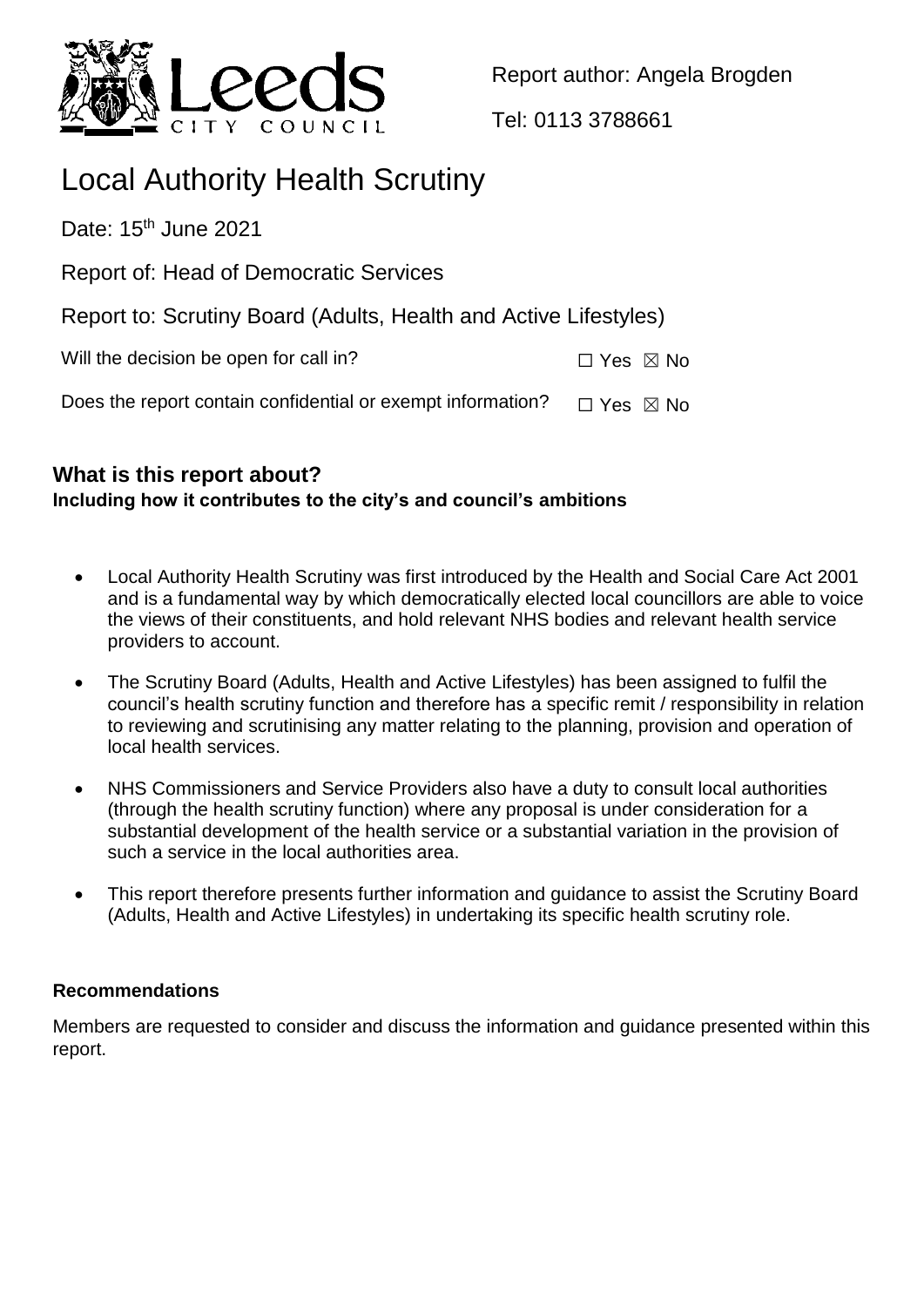### **Why is the proposal being put forward?**

- 1. The Scrutiny Board (Adults, Health and Active Lifestyles) has been assigned to fulfil the council's statutory health scrutiny function and this report presents further information and guidance to assist the Board in undertaking this specific role.
- 2. In June 2014, the Department of Health published its 'Local Authority Health Scrutiny' guidance to support local authorities and partners deliver effective health scrutiny. A copy of this guidance is therefore appended to this report for Members' information (see Appendix 1).

## Health Service Developments Working Group

- 3. The Health and Social Care Act (2012) reinforced the duty of NHS Commissioners and Service Providers to make arrangements to involve and consult patients and the public in:
	- Planning service provision;
	- The development of proposals for changes; and,
	- Decisions about changes to the operation of services.
- 4. In accordance with Part 4 of the Local Authority (Public Health, Health and Wellbeing Boards and Health Scrutiny) Regulations 2013, the requirement to consult on service changes and/or developments also includes a duty to consult local authorities (through the health overview and scrutiny function) where any proposal is under consideration for:
	- a substantial development of the health service; or,
	- a substantial variation in the provision of such a service in the local authorities area.
- 5. Such a duty does not apply to any proposals on which the responsible NHS body is satisfied that a decision has to be taken without allowing time for consultation because of a risk to safety or welfare of patients or staff. However, the Regulations state that the authority must still be notified immediately of the decision taken and the reason why no consultation has taken place.
- 6. The levels of service variation and/or development are not specifically defined in legislation and it is widely acknowledged the term 'substantial variation or development of health services' is subjective. Commissioners and providers are therefore advised to approach the local authority's health scrutiny function when proposals are first being considered to discuss and reach a view on whether the change proposed is substantial, as well as determining appropriate next steps.
- 7. To assist in this process, a Health Service Developments Working Group has previously been established to offer an environment that allows early engagement with the Scrutiny Board regarding proposed developments and/or changes to local health services.
- 8. It is recommended that similar arrangements are established for the current municipal year (2021/22). Draft terms of reference surrounding the Health Service Developments Working Group are therefore attached for consideration (see Appendix 2) and the views of Members during today's meeting will inform the position for approval at the Board's next formal meeting.

## Joint Health Scrutiny

9. As explained within the Department of Health guidance document, Regulation 30 of the Local Authority (Public Health, Health and wellbeing boards and Health Scrutiny) Regulations 2013 requires local authorities to appoint mandatory joint health scrutiny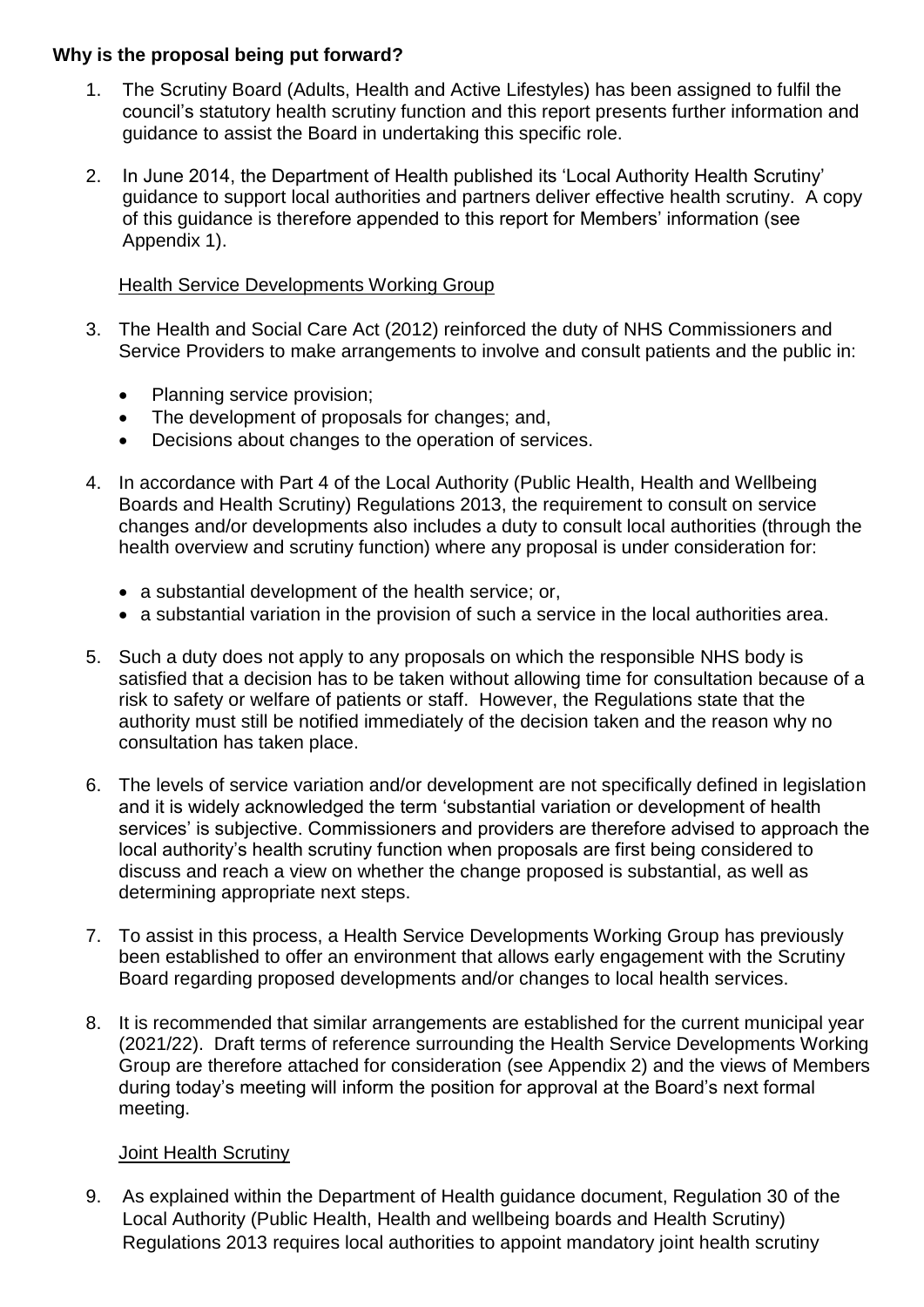committees where a relevant NHS body or health service provider consults more than one local authority's health scrutiny function about substantial reconfiguration proposals.

- 10. In Yorkshire and the Humber, a protocol was established between the 15 upper tier local authorities for establishing a joint health scrutiny committee where proposed changes affect more than one local authority area. Joint health scrutiny committees may also be established to consider other issues of mutual interest.
- 11. Under Regulation 30, local authorities may also appoint a discretionary joint health scrutiny committee to carry out all or specified health scrutiny functions, for example health scrutiny in relation to health issues that cross local authority boundaries. Establishing a joint committee of this kind does not prevent the appointing local authorities from separately scrutinising health issues. However, it is recognised that there are likely to be occasions on which a discretionary joint committee is the best way of considering how the needs of a local population, which happens to cross council boundaries, are being met.
- 12. In November 2014, the chairs of the five West Yorkshire Councils health overview and scrutiny committees agreed to pursue establishing a discretionary joint health overview and scrutiny committee and in November 2015, Leeds City Council agreed to join other West Yorkshire authorities in making joint arrangements and approving terms of reference for a discretionary West Yorkshire Joint Health Overview and Scrutiny Committee (JHOSC). The original terms of reference for this Committee are set out in Appendix 3 for Members' information.

#### Changes to the working arrangements of the JHOSC

- 13. The JHOSC still exists and formally consists of Leeds, Bradford, Calderdale, Kirklees and Wakefield Councils. However, the working arrangements of this joint committee now maintains oversight for the developing West Yorkshire and Harrogate Health and Care Partnership across a range of programme areas and other matters.
- 14. For some time, North Yorkshire County Council has routinely been invited to attend and actively participate in meetings of the Joint Committee and was formally appointed as a coopted member in 2018/19.
- 15. Membership of the JHOSC currently consists of two members from the relevant scrutiny committee within each constituent local authority. Leeds' representatives on the JHOSC have been the Chair and another member of the Scrutiny Board (Adults, Health and Active Lifestyles). Historically this position has been filled by a Scrutiny Board Member representing the council's largest opposition political group.
- 16. During 2020/21, the support resource for the JHOSC moved to the remit of colleagues at [Calderdale Council,](https://www.calderdale.gov.uk/council/councillors/councilmeetings/query.jsp) with the Chair of Leeds Scrutiny Board (Adults, Health and Active Lifestyles) continuing as Chair until February 2021. The JHOSC will appoint a new Chair from its membership at its first meeting of 2021/22.
- 17. The Scrutiny Board is asked to note the current JHOSC arrangements and to consider the Board's representatives for this municipal year (2021/22), while also recognising that such arrangements may be subject to further review linked to forthcoming legislative proposals for a new Health and Care Bill, as referenced below. The views of Members during today's meeting will inform the position for approval at the Board's next formal meeting.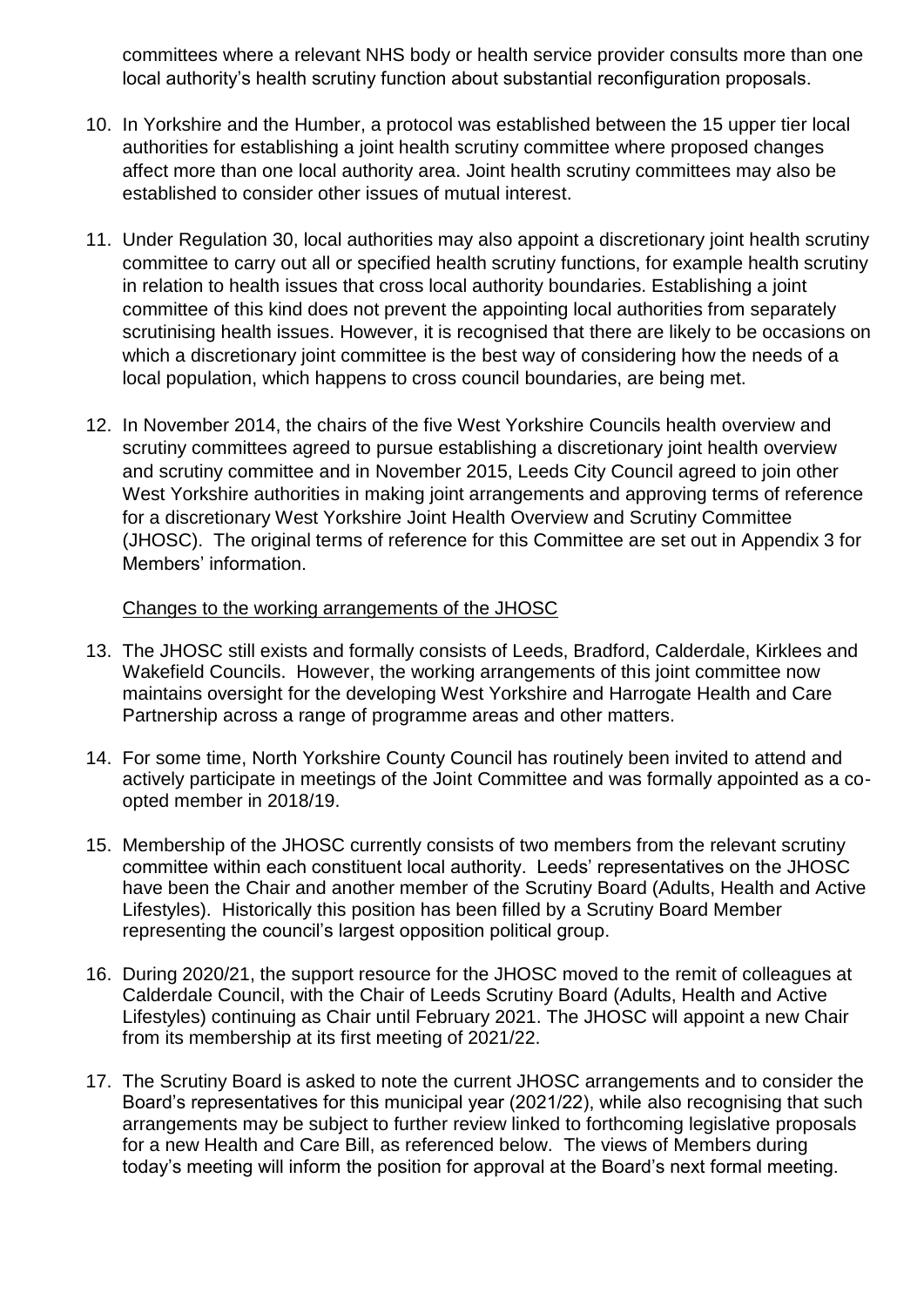#### Legislative proposals for a new Health and Care Bill

18. In March this year, the JHOSC held a workshop with colleagues from the Health and Care Partnership to discuss the Department of Health and Social Care's legislative proposals for a Health and Care Bill – "Integration and Innovation: working together to improve health and social care for all". Moving forward, the Authority will continue to participate in the function of the JHOSC and work alongside the Health and Care Partnership as the proposals for a new Integrated Care System for West Yorkshire continue to develop, which will also include a key focus on the potential future role of scrutiny as part of that new system. While the Scrutiny Board (Adults, Health and Active Lifestyles) will continue to be kept up-to-date on the work being undertaken by the JHOSC, this does not preclude the Board from undertaking its own work surrounding such legislative changes should it wish to do so.

## **What impact will this proposal have?**

| Wards affected: All               |       |           |
|-----------------------------------|-------|-----------|
| Have ward members been consulted? | □ Yes | $\Box$ No |

19.This report presents information and guidance to assist the Scrutiny Board (Adults, Health and Active Lifestyles) in undertaking its specific health scrutiny role.

#### **What consultation and engagement has taken place?**

20. The terms of reference of the West Yorkshire Joint Health Overview and Scrutiny Committee and draft terms of reference of the Health Service Development Working Group and, as appended to this report, have been informed by earlier engagement work undertaken with the Scrutiny Board.

#### **What are the resource implications?**

21. This report has no specific resource implications.

## **What are the legal implications?**

22. The Scrutiny Board (Adults, Health and Active Lifestyles) has been assigned to fulfil the council's statutory health scrutiny function and this report presents further information and guidance to assist the Board in undertaking this specific role.

#### **What are the key risks and how are they being managed?**

23. This report has no risk management implications.

#### **Does this proposal support the council's three Key Pillars?**

☐ Inclusive Growth ☒ Health and Wellbeing ☐ Climate Emergency

24. Health scrutiny should be outcome focused, looking at cross-cutting issues, including general health improvement, wellbeing and how well health inequalities are being addressed, as well as specific treatment services.